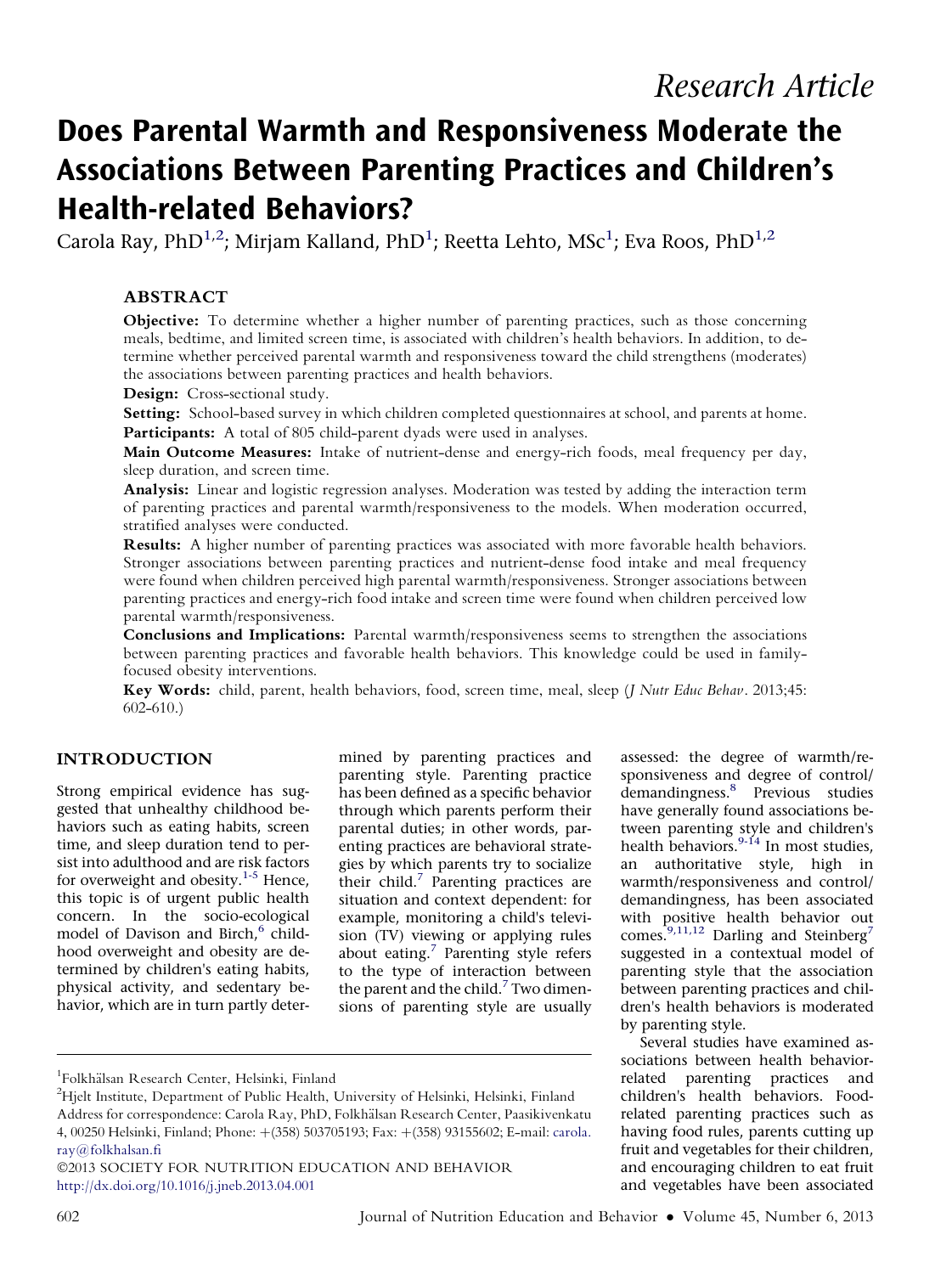with frequent intake of fruit and vegetables and with eating breakfast.13,15-17 Food-related pressure, parents catering to children's demands, and permissiveness have predicted a higher intake of sweets and soft drinks among 11-year-olds,<sup>13</sup> whereas more restrictive parenting food practices has been associated with a lower consumption of soft drinks among schoolchildren and adolescents.<sup>18-2</sup> Associations between parenting practices and screen time have also been found.21-24 Rules about not watching TV during mealtimes and stricter rules for watching TV in general have been associated with less time watching TV.<sup>21,23,24</sup> In contrast, having fewer rules for screen time has been associated with more TV viewing and more time playing computer games.<sup>22</sup> In addition, having family rules such as making one's own bed has been associated with earlier bedtime, longer duration of sleep, and, among girls, a decreased night-to-night variation in sleep duration.<sup>25</sup>

Childhood health behaviors have been reported as being clustered.<sup>26-29</sup> According to Kremers et al,  $27,29$  one can expect that the determinants of the behaviors can also be clustered. An example of this was reported by Pearson et al,<sup>30</sup> who found that parenting practices such as parental modeling for physical activity were associated with daughters' fruit and vegetable intake. Parents also may use more than 1 practice when carrying out their parental duties regarding health behaviors. Therefore, the association between parenting practices concerning health behaviors and children's separate health behaviors might be stronger in families where the reported number of parenting practices is higher. Whereas Pearson et al included only girls in their study about associations between physical activity parenting practices and fruit and vegetable intake, Spilsbury et al $^{25}$  included boys and girls, and reported unexplained gender differences in the associations between family rules and sleep habits. Hence, it is possible that the gender of the child may moderate associations between parenting practices and health behaviors; however, additional research is needed to fill this gap in the literature.

The moderating role of parenting style, as proposed by Darling and Stein $berg<sub>1</sub><sup>7</sup>$  in the associations between health behavior parenting practices and children's health behaviors, has been shown in a small number of studies.19,31 For example, a permissive style high in warmth and low in control was found to strengthen associations between parental monitoring of physical activity/parental reinforcement of physical activity and children's actual physical activity.<sup>31</sup> As well, parenting style, defined as being moderately strict and highly involved, was found to strengthen the association between parenting practices and lower soft drink intake among adolescents.<sup>19</sup> To the authors' knowledge, few other studies have examined the role of parental warmth within the association between parenting practices and child health behaviors. Addressing the gap would facilitate the promotion of better health behaviors in families and give practical guidance and help, which can be used when preventing childhood obesity in the health care centers.

The aim of this study was to examine whether having a higher number of positive parenting practices was associated with more favorable health behaviors among children. In addition, this study examined whether the association between parenting practices and children's health behaviors was moderated by gender and perceived parental warmth and responsiveness. The hypotheses were as follows: (1) having a higher number of positive parenting practices increases the probability of children'sfavorable health behaviors, and (2) the association between positive parenting practices and children's health behaviors is stronger among children who concurrently perceive high parental warmth and responsiveness compared with those who perceive low parental warmth and responsiveness.

#### METHODS

### Setting

This cross-sectional study was part of the Hälsoverkstaden project, conducted by the Folkhälsan Research Center in Helsinki, Finland, and focused on the health behaviors of schoolchildren aged 10–11 years. Of 48 invited Swedish-speaking schools in southern Finland, 31 participated. The schools' principals made the decision to partake in the study. In Finland, almost all schools are municipality schools; therefore, the participating schools did not differ from nonparticipating schools with respect to socioeconomic status. Teachers in the participating schools received a letter about the study, and based on the information in the letter, they informed the children about the study. The children then brought home an information sheet and a consent form. One of the parents and the child gave consent to participate, after which the teachers returned the signed forms to the research group. Both parents and children were informed that it was voluntary to participate in the study, that they could interrupt it at any time, and that the participants were not compensated for the participation. The consenting children completed the study questionnaire in class, where research staff attended. The consenting children then brought the parental questionnaire home from school. The questionnaire was completed and returned by mail directly to the research group. The ethical committee of the Department of Public Health, Faculty of Medicine, University of Helsinki, approved the study in spring, 2006.

# Participants and the control of the control of the control of the control of the control of the control of the control of the control of the control of the control of the control of the control of the control of the contro

At baseline assessment in autumn, 2006, 1,268 children aged 10–11 years (response rate 79%) completed the study questionnaire. A total of 618 girls and 650 boys participated; 612 participants were in grade 4 and 656 were in grade 5. A total of 816 parents (64%), consisting of 677 mothers, 137 fathers, and 2 other caregivers, returned a completed parent's questionnaire. There were 805 matched parent–child pairs in the analyses.

--------------<br>Children's health behaviors. Children's health behaviors were determined in the questionnaire completed by the children. The questions about screen time, bedtime, wakeup time, meal pattern, and food intake